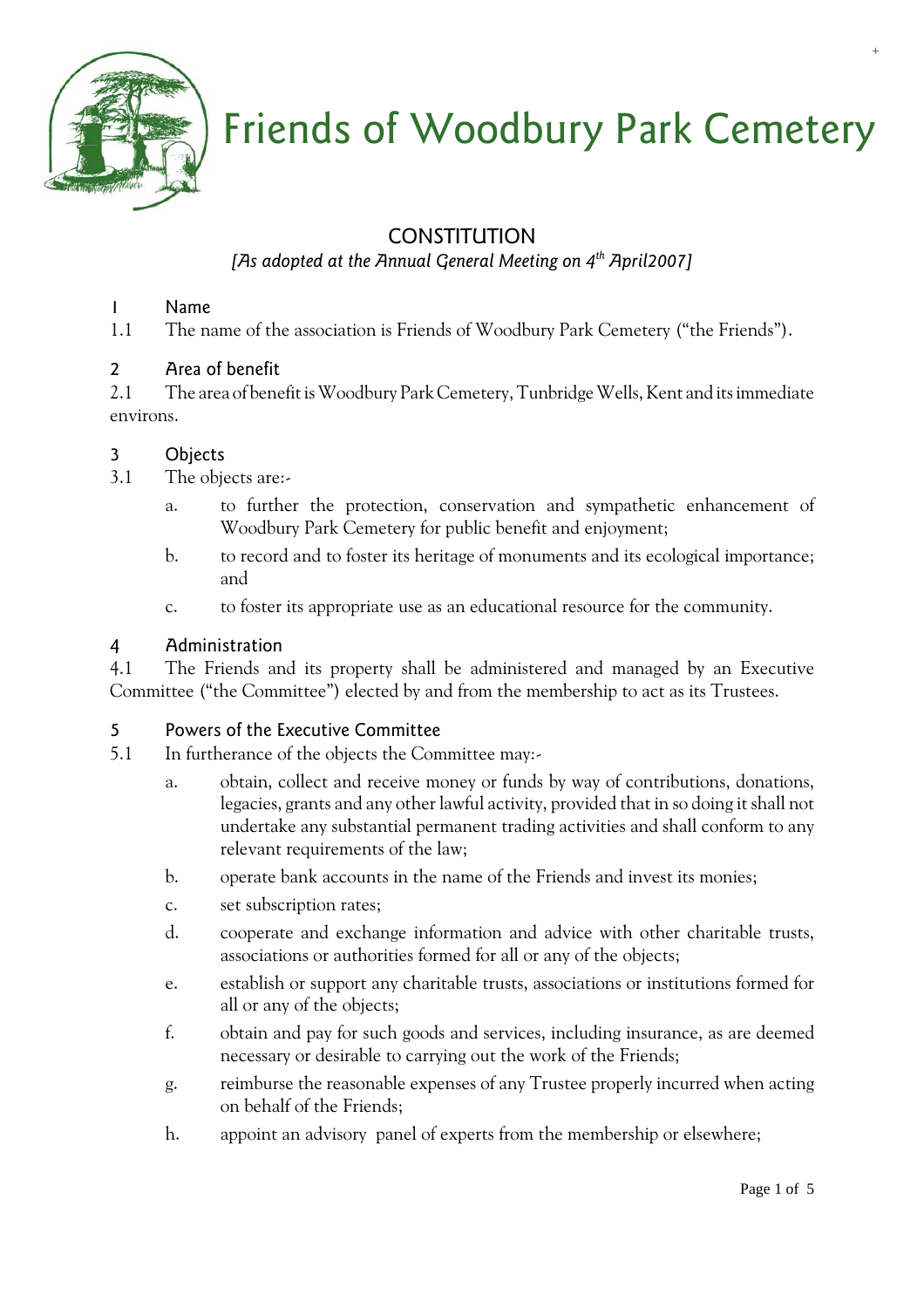i. do all such other lawful things as are necessary or desirable for the achievement of the objects.

## 6 Membership of Executive Committee

## (a) Honorary Officers

6.1 The Honorary Officers shall be elected by and from the Members at the Annual General Meeting ("AGM") and shall comprise a Chair, Deputy Chair, Secretary, Treasurer and any other such officers as may from time to time be determined on the recommendation of the Committee.

## (b) Executive Committee

6.2 The Committee shall consist of the Honorary Officers and not fewer than 4 and not more than 8 other Committee Members elected by and from the Members at the AGM.

6.3 It shall take office at the end of the meeting until the next AGM

6.4 The Committee may coopt further Members to serve for the period up to the next AGM provided these do not exceed one third of the Committee's total number. All Committee Members are eligible for re-election at the next AGM.

6.5 A Committee Member shall cease to hold office

if statutorily disqualified; subject to mental disorder or any other condition incapacitating them from managing their affairs; absent without the Committee's permission from all meetings over the previous 6 months;

or if the Committee Member has notified the Committee of his or her wish to resign (subject to there remaining thereafter in office at least 2 members of the Committee).

## 7 Patrons etc

7.1 The Members in General Meeting may, acting upon the recommendations of the Committee, at any time elect a President and/or Vice-Presidents of the Friends, appoint a Patron or Patrons, and define or redefine the duties, privileges and rights of such officers.

## 8 Membership

## (a) Eligibility

- 8.1 Membership of the Friends shall be open to:
	- a. individuals aged 18 years and above who have paid the requisite annual subscription ("Members");
	- b. any body corporate or unincorporated association interested in furthering the work of the Friends which has paid the requisite annual subscription ("Member Organisations").

8.2 Each Member and each Member Organisation shall have one vote. Member Organisations must notify to the Secretary the name of their "Nominated Member". Where an individual Member is also a Nominated Member, they may exercise one vote in each capacity.

## (b) Termination

- 8.3 Individuals or organisations shall cease to be Members if:
	- a. the subscription is not paid within 3 months of the AGM; or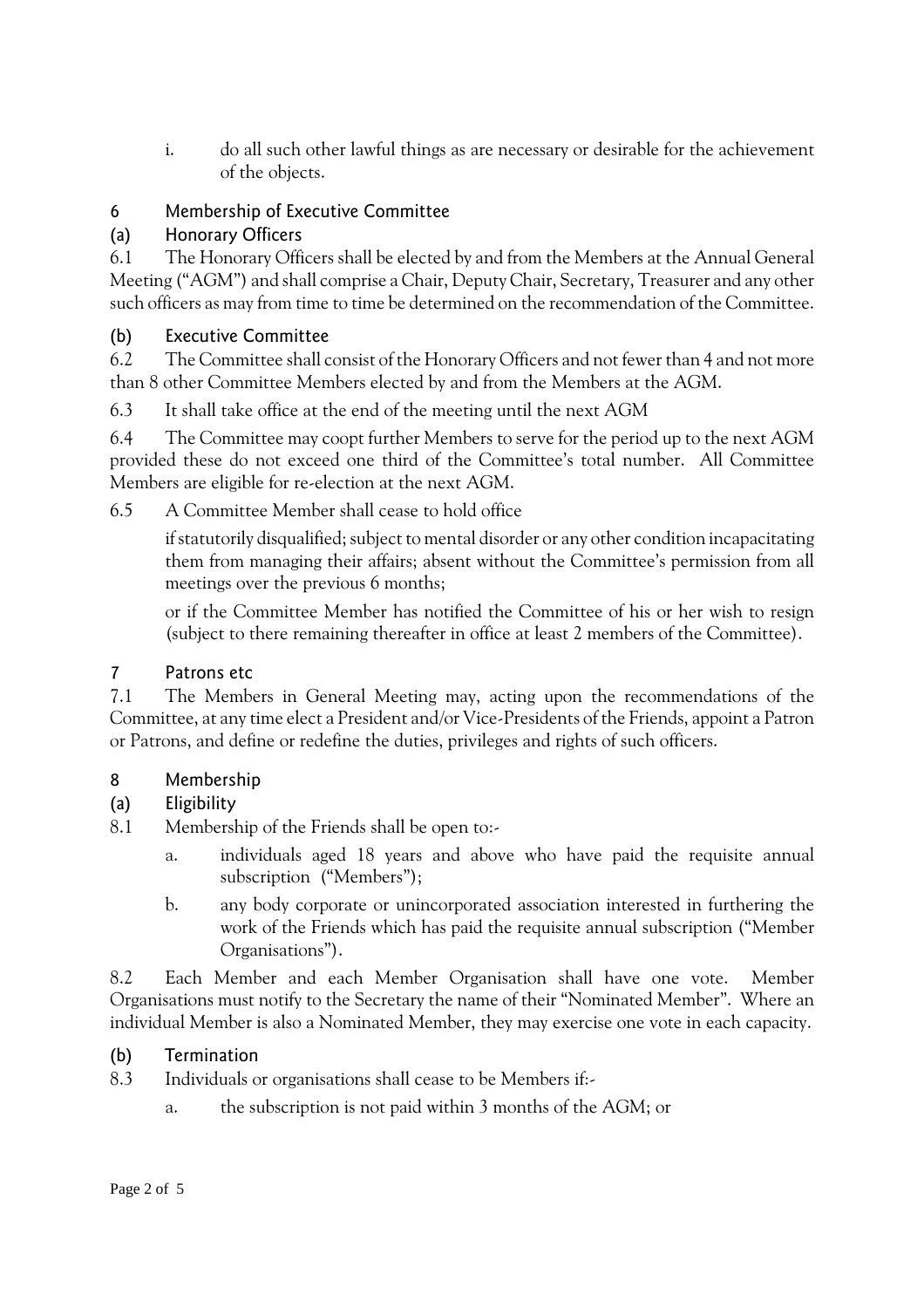- b. the Committee votes to reject, suspend or terminate the membership for good and sufficient reason provided that the individual or representative shall have the right to be heard by the Committee before a final decision is made; or
- c. the Member gives notice in writing to the Secretary of his or her resignation.

## 9 Responsibilities of Trustees

9.1. The Committee shall meet at least four times a year. The Chair or Deputy Chair will normally chair these meetings.

9.2 Each Committee Member must before taking up their responsibilities sign a declaration of acceptance and willingness to act within the provisions of this Constitution, having regard to the guidance offered by the Charity Commission.

9.3 No Committee Member may acquire any interest in property belonging to the Friends other than as a trustee for the Friends, nor seek to use his or her membership for private interest or personal benefit.

9.4 The Committee may as they see fit, subject to the provisions of this Constitution, adopt protocols and rules to govern the proper conduct of the Friends business, including the use of postal ballots and electronic mail.

#### 10 Finance

10.1 All funds of the Friends shall be paid into an account or accounts operated by the Committee held in the name of the Friends at such bank or banks as they shall from time to time determine. All cheques drawn on the accounts must be signed by at least two of the three authorised signatories for that account, namely the Chair, the Treasurer and the Secretary.

10.2 Funds may be expended only on the objects of the Friends and for no other purpose.

10.3 The Treasurer shall present a report on the current financial position to each Committee meeting. He shall ensure compliance with the relevant legislation applicable to unincorporated charities, whether or not the Friends is registered as such, with regard to:

- a. keeping of accounting records;
- b. preparation of annual statements of account;
- c. auditing or independent examination of the statements of account; and
- d. presentation of independently examined accounts at the AGM.

10.4 The Friends year shall run from the first day of April to the last day of March.

## 11 Annual report

11.1 The Committee shall prepare an annual report for presentation at the AGM.

## 12 Annual General Meetings

12.1 An AGM of the Friends shall be called by the Committee not later than the end of May each year, which all Members are entitled to attend. They shall there:

- a. receive the annual report of the Committee on the Friends' activities;
- b. receive and be asked to approve the audited or independently examined Statement of Accounts;
- c. elect the Honorary Officers in accordance with paragraph 6.1 above;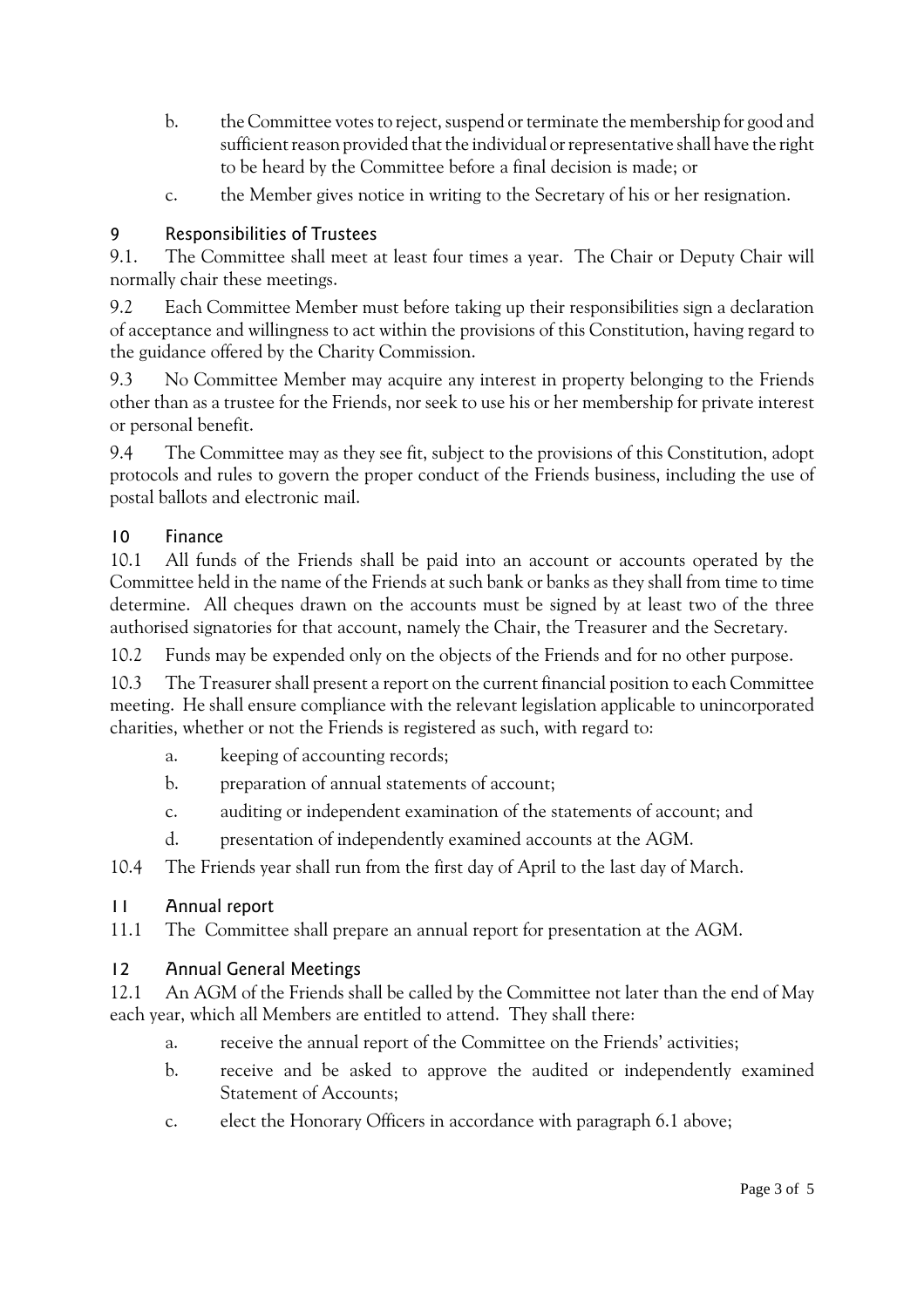- d. elect other Members to serve on the Committee in accordance with paragraph 6.2 above;
- e. appoint an auditor or independent examiner;
- f. transact any other business set out in the notice of the meeting; and
- g. vote on any other motions that Members may have submitted.

## 13 Special General Meetings

13.1 The Chair may call a Special General Meeting at any time.

13.2 Fifteen Members or one fifth of the membership entitled to vote, whichever is the less, may, in writing and giving reasons, request the Secretary to convene a Special General Meeting. The Secretary shall within 28 days of receiving such a request convene a Special General Meeting, giving notice of the matter(s) to be discussed.

13.3 A Special General meeting shall only consider such business as may be set out in the notice of the meeting.

## 14 Procedure at Meetings

## (a) Voting

14.1 Voting shall be by simple majority of votes by Members present save where this Constitution provides otherwise. In the event of an equal number of votes the Chair may exercise a casting vote.

## (b) Quorum

14.2 Three Members shall form a quorum at meetings of the Committee; and ten Members or one tenth of the Members for the time being, whichever is the greater, at General Meetings.

14.3 If there is no quorum at the AGM, the meeting may be adjourned for at least 14 days and the number at the adjourned meeting shall constitute a quorum for that meeting.

## (c) Period of notice

14.4 The period of due notice for General Meetings shall be 21 days and for Committee meetings 7 days.

## (d) Circulation of papers

14.5 The Secretary shall be responsible for the preparation of agendas and notices of the meetings and for ensuring a proper record of the proceedings and all resolutions is kept.

## (e) Tabling of motions

14.6 Any motions for the Annual General Meeting must be submitted in writing to the Secretary not later than 28 days before the meeting.

## (f) Nominations

14.7 Written nominations for candidates for election, bearing the name of the proposer and seconder, must be received by the Secretary not less than 7 days before the AGM, provided that if no such nominations are received for a particular vacancy, nominations made and seconded at the meeting will be valid.

14.8 Where more than one candidate is nominated for a particular office, the Committee shall make appropriate arrangements for a ballot.